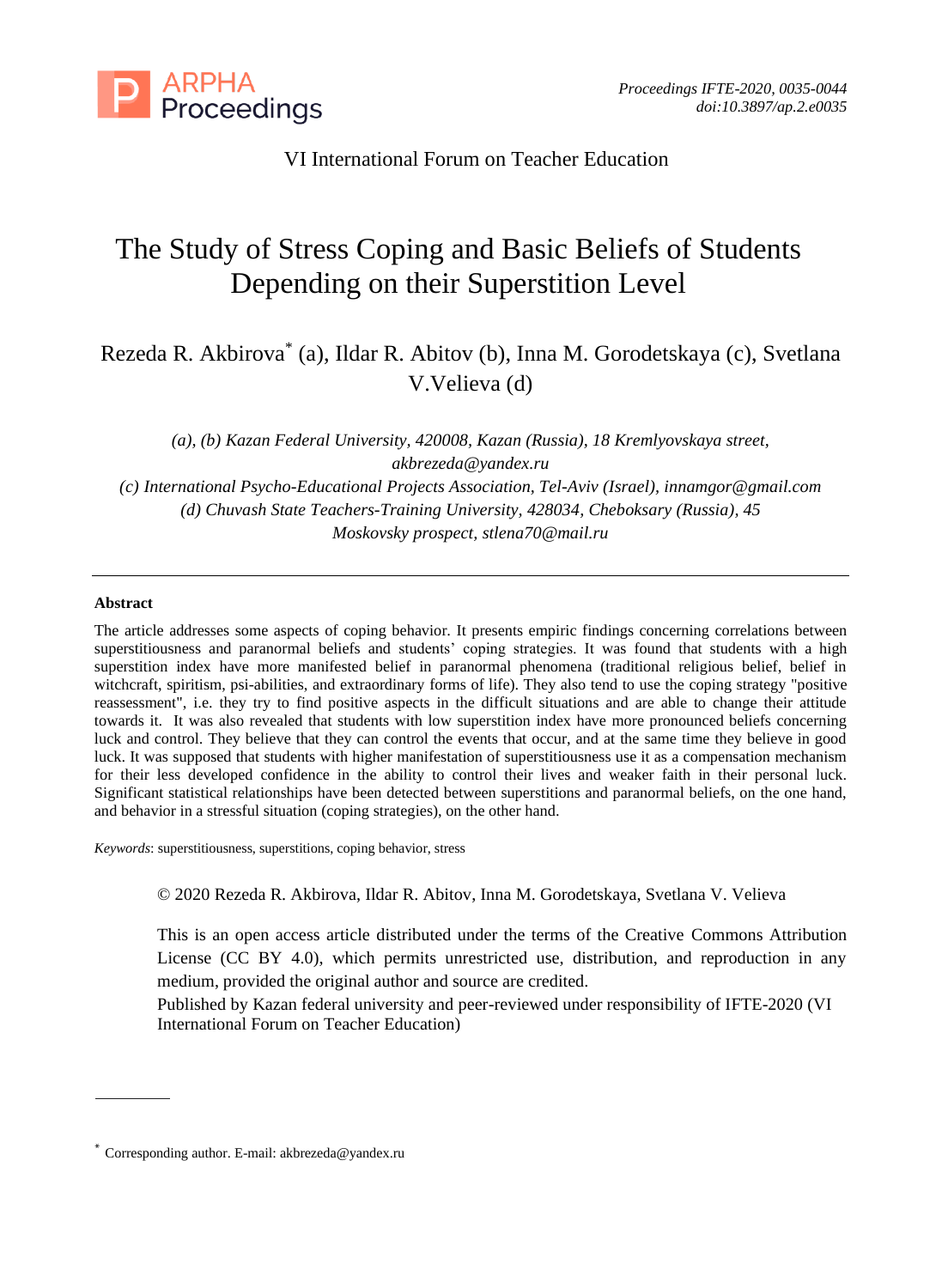# **Introduction**

Students face many study-related problems in their university life. Stress/stress coping is considered to be one of them. University studying is one of the most intellectually and emotionally stressful activities (Karyakina, 2010). It is accompanied by emotional experiences, goal achieving and overcoming difficulties, especially during examinations. Educational stress factors cause emotional responses that negatively influence the body and make difficulties to successful learning. Coping strategies play an important role in overcoming stress. Coping strategies are consciously used techniques of overcoming difficult situations and conditions that cause those situations.

#### **Purpose and objectives of the study**

The purpose of the study is to reveal the peculiarities of coping behavior and basic beliefs about themselves and the world of students with high and low superstitiousness. We suppose that superstitiousness is manifested in behavior through definite coping strategies (having a substantive connection to superstitiousness), and in cognitive sphere – in definite beliefs about themselves and the world around and in paranormal conceptions.

#### **Literature review**

During the last 40 years a wide range of studies focused on coping behavior have been carried out in different countries and, since the 90's of the XX century, in Russia (Lazarus & Folkman, 1984; Belan, 2004; Volkova et al., 2005; Dementiy, 2004; Kryukova, 2010; Lykova, 2004; Ilyukhin, 2011).

Kryukova (2010) defines coping behavior as teleonomic social behavior that allows overcoming difficulties with techniques that are relevant both to personal peculiarities and situational specifics.

Scientific literature says that when people feel insecurity, high psychological stress, low possibility to control the situation (Keinan, 1994; Malinowski, 1954; Whitson & Galinsky, 2008), and when it is necessary to be highly efficient (Sarason, 1984; Treasure et al., 1996), they are mostly often become superstitious.

Therefore, it is not surprising that there is a range of studies that indicate that two groups often show superstitious beliefs – sportsmen and students. These two groups regularly perform tasks and get are being assessed (Albas & Albas, 1989; Womack, 1992).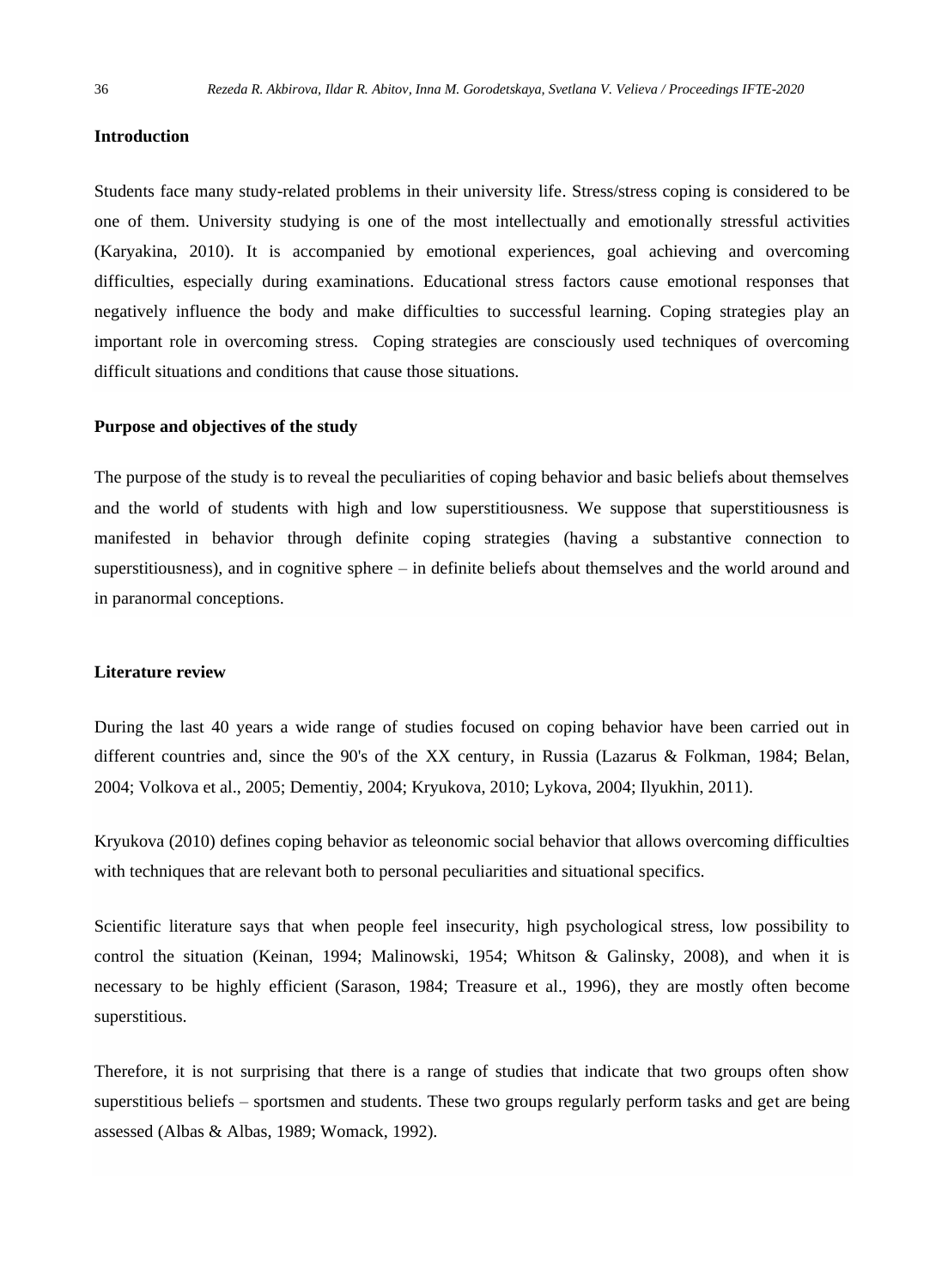Superstitiousness can be considered as an individual's worldview characteristic that specifies his attitude towards reality. The term "faith" is closest to this category in modern psychology. Dvoynin (2011) defines faith as "inner attitude of an individual that mythologizes a person's disposition to reality". We consider superstitiousness a special case of faith, as it implies a person's inner attitude to reality. Superstitiousness is a system of beliefs that includes a person's conviction that there exist supranatural powers that can affect people, techniques to influence in a supernatural way (witchcraft, basilisk-glance, evil spirits, etc.) and а cause-and-effect link between neutral events (black cat, number 13, etc.) and negative consequences in the future (bad luck, illnesses, etc.), that may be avoided with the help of some protection rituals. This conviction is accompanied by willingness to perform ritual acts and following definite culturally relevant rules ("signs").

Many scholars regard superstitions and paranormal beliefs as a kind of healthy adaptive behavior. These authors suppose that superstitious beliefs are inevitable (or even desirable) by-product of adaptive learning strategies (Beck & Forstmeier, 2007; Damisch et al., 2010).

Boden (2015) indicates adaptive, positive character of supernatural, religious, spiritual beliefs and destinism. His findings show that supernatural beliefs provide understanding and gratification. Adaptive character of beliefs (regardless of their type) is linked to psychological benefits (higher life satisfaction, emotional clarity and positive emotions, decrease of negative feelings, depression and stress). The researcher concludes that supernaturalism in general and specific beliefs in particular are potentially adaptive and bring psychological benefits (Boden, 2015).

Many scholars focus on three aspects of superstitiousness: emotional, cognitive and behavioral.

Lévy-Bruhl considers superstitions as special type of conceptualizations that are transferred across generations by socio-psychological mechanisms of psychic contagion and suggestion. He indicates that superstitions join cognitive and emotional elements (cited in Saenko, 2006).

Lebedev notes that emotional factors such as death anxiety, autophobia, crisis experiences, widely spread during difficult socio-economical periods of change influence superstitions incidence (cited in Saenko, 2006).

Olshanskiy (2001) emphasizes defensive character of superstitions. He considers superstitions as a way of self-help that allows anxious people keeping sense of control in difficult situations and reduce anxiety when other self-regulation techniques are inaccessible and ineffective.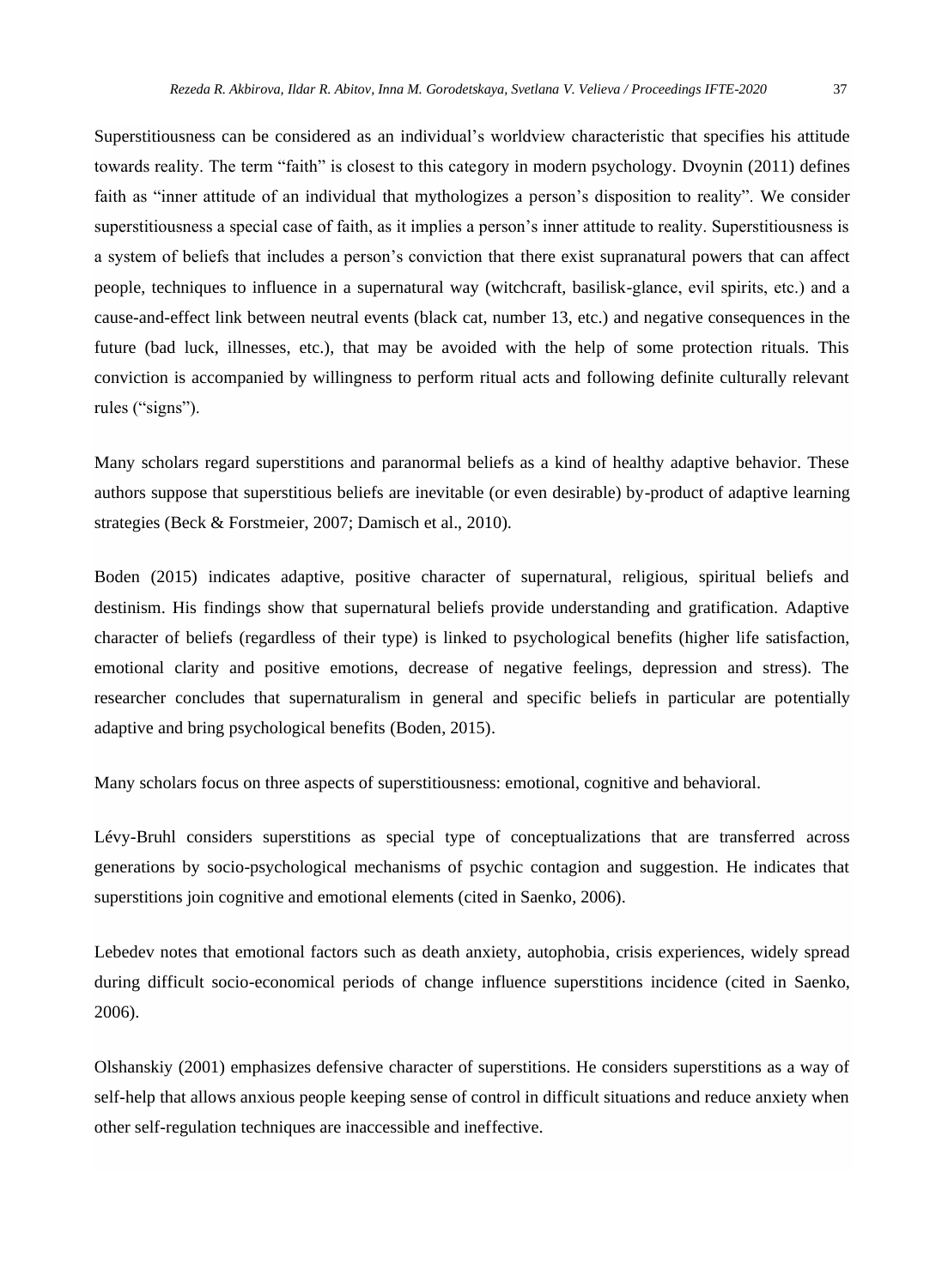Ismodenova (2013) considers that superstitions are manifested on the level of behavior – people perform ceremonies and rituals, use talismans, magic gestures, etc. The results of the study show the following main reasons for using superstitions: fear, anxiety, self-distrust, lack of confidence in the correctness of decisions, and desire to foresee the consequences of their actions. Ismodenova (2013) states that supernaturalism helps a person to build self-confidence, confidence in the future and in the outcomes of his own actions.

Saenko (2006) indicates three aspects of superstitions: cognitive, affective-motivational and behavioral.

Cognitive aspect of superstition includes cognitive processes that provide recognition and categorization of unknown events and situations and help to try to foresee probable consequences and outcomes to develop definite behavior towards these events and situations.

Affective-motivational component come with emotional states that occur in potentially dangerous or desirable situations that correspond to current needs of a person.

Behavioral component, in its turn, comprises ritual and symbolic actions aimed at protecting a person in cases of imminent danger, at preventing an undesirable and at giving rise to desirable events (Saenko, 2006).

Saenko (2006) thinks that irrational fears may underlie superstitions. A person wants to defend his consciousness from anxiety and fear with the help of omens and superstitions. Behavioral aspect of superstitions allows controlling people's social behavior.

We believe that considering cognitive, emotional (affective-motivational) and behavioral structural components of superstitiousness is heuristically valuable and makes it possible to study superstitiousness within the context of psychology of personal relationships as a special type of relations towards environment that creates illusion of understanding when there is a lack of information and illusion of control in the situations of uncertainty when there occur uncontrolled phenomena or phenomena with limited possibility to control.

In the given study we focused on cognitive and behavioral aspects of superstitiousness. We consider preferred coping-strategies as indicators of behavioral component of superstitiousness. It was supposed that more superstitious people prefer strategies aimed at avoidance of problem solving and no direct interaction with stressors, such as escape, distancing and positive reassessment. Personal beliefs were chosen as markers of cognitive aspect of superstitiousness. It was supposed that more superstitious people have lower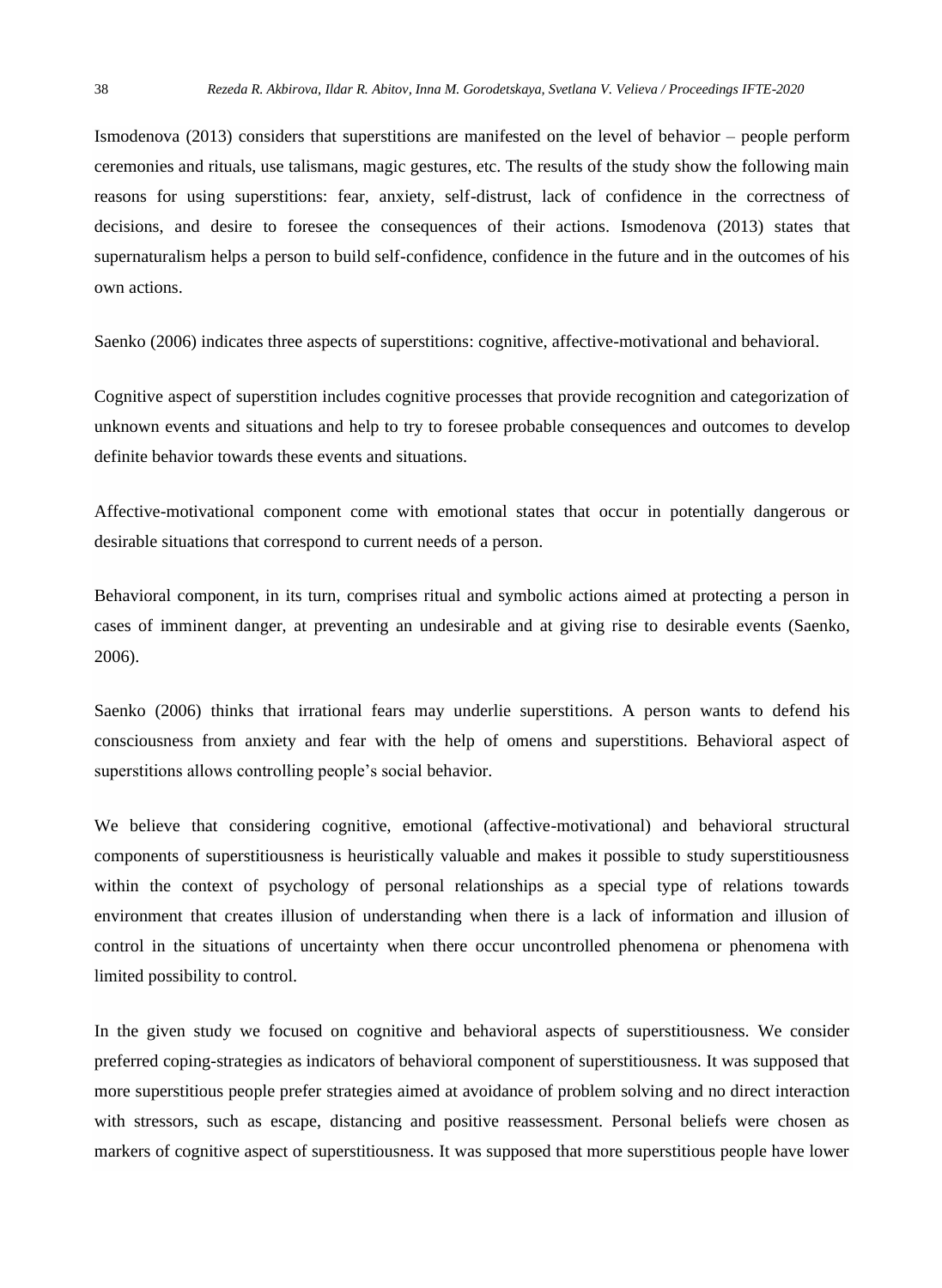values of basic beliefs concerning themselves and the world. Superstitious beliefs in this case act as compensators of lack of control over life situations, low self-esteem and idea of unfriendliness and unfairness of the world.

In spite of expressed interest in studying coping strategies and superstitiousness there are very few researches of their correlations in psychology. In particular, there are no studies of peculiarities of stress coping and basic beliefs of students with different superstitiousness level.

#### **Methodology**

The following empiric methodology was used: Paranormal Belief Scale by Tobacyk (adapted by Grigoriev, 2015), Superstitiousness Inventory (Abitov, 2016), Ways of Coping Questionnaire by Folkman & Lazarus adapted by Kryukova (2010), The Basic Beliefs Scale by Janoff-Bulman's and adapted by Padun and Kotelnikova (2008).

The empiric study was carried out in the Internet. All questionnaires were put into Google-forms and sent to respondents via e-mails.

The population of the study consisted of undergraduate students from Kazan (Volga region) Federal University, Novosibirsk state pedagogical University, Chuvash state University, and Yaroslavl State University. In total, the study involved 204 students divided into two groups according to their superstition manifestations according to the sub-scale "Superstition" of The Paranormal Belief Scale by Tobacyk (Grigoriev, 2015). The first group included young people with high superstition index (107 people), and the second group consisted of students with lower than the average superstition index (61 people).

The Mann-Whitney U-test was used to find differences between the studied groups, and the Spearman correlation coefficient was used to reveal correlations between various parameters.

#### **Results**

It was found that respondents with high level of superstition show higher values of the following scales: " Traditional Religious Belief" ( $p \le 0,001$ , U=1915,5), «Psi» ( $p \le 0,001$ ; U=1798,5), «Witchcraft» ( $p \le 0$ 0,001; U=1672), «Spiritualism» ( $p \le 0.001$ ; U=1894,5), «Extraordinary Life Forms» ( $p \le 0.01$ ; U=2376), «Precognition» ( $p \le 0.001$ ; U=1192.5) of Paranormal Belief Scale by Tobacyk, and of the " Superstitiousness" scale of Inventory by Abitov ( $p \le 0.001$ ; U=0,600). This group also shows a more manifested coping strategy "Positive reassessment" ( $p \le 0.045$ , U=2658,5). The group with low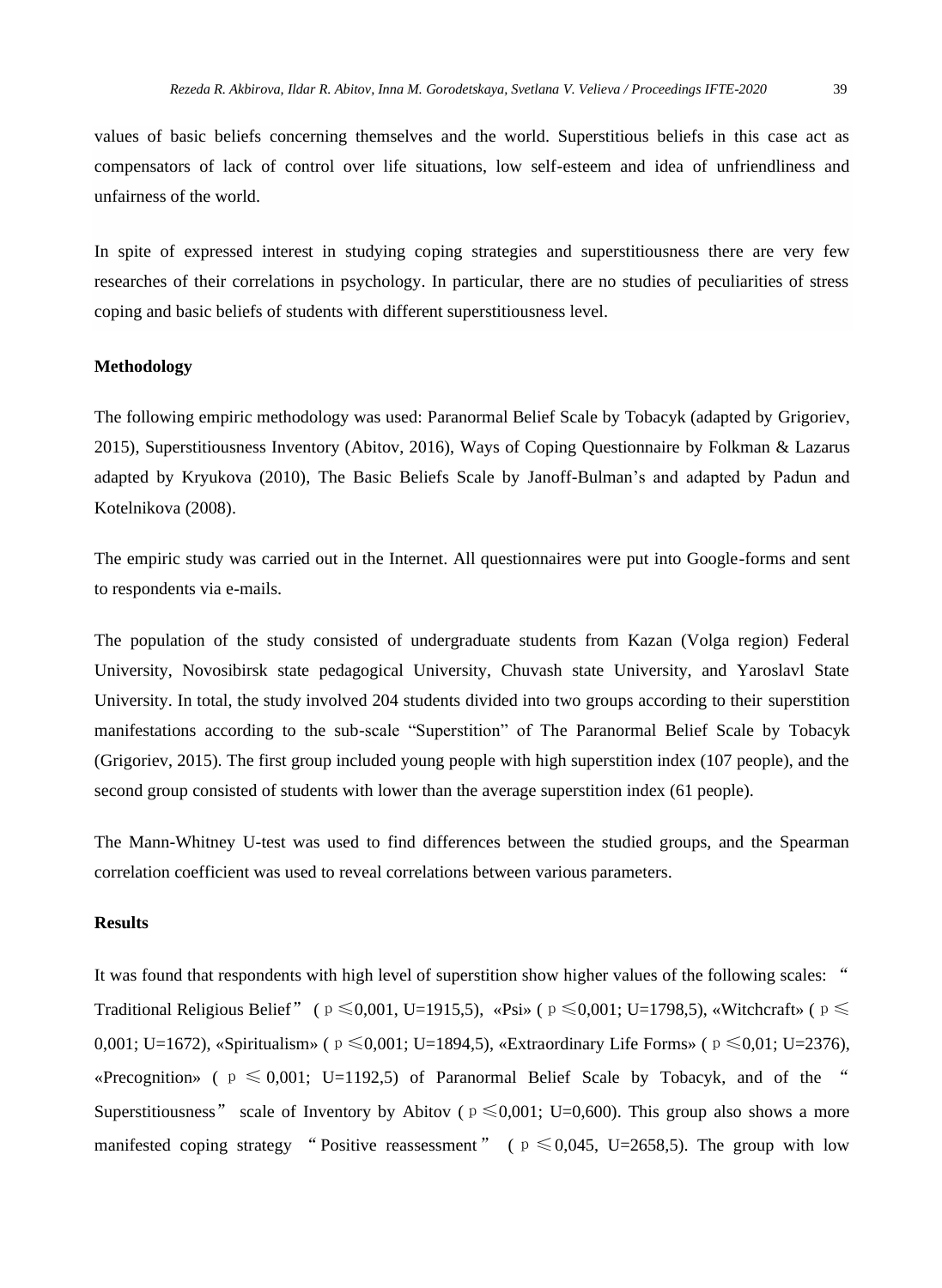superstition index shows more expressed beliefs concerning luck ( $p \le 0.033$ , U=2617) and control ( $p \le$ 0,04, U=2621).

The Spearman rank correlation coefficient was used to reveal correlations between the parameters.

Both sample groups show significant direct correlations of superstitiousness index on the inventory by Abitov and superstition scale by Tobacyk (r=0,406;  $p \le 0.001$  *u* r=0,439;  $p \le 0.001$ , correspondently with respondents with high and low superstition). In the low superstition group statistically significant direct correlations of Superstitiouness parameter (by Abitov inventory) with Spiritualism, Traditional Religious Belief, Psi, Witchcraft, Precognition and Extraordinary Life Form beliefs (by Tobacyk inventory). In the high superstition group these parameters have no statistically significant correlations.

Besides, respondents with high superstition indexes show statistically significant direct correlations of superstitiousness (Abitov Inventory) and stress coping strategy "Confrontation" (r=0,295;  $p \le 0.021$ ). Superstition parameter (Tobacyk Inventory) directly correlates with "Control Belief" (r=0,274;  $p \le$ 0,033).

In the low superstition group superstitiousness parameter (Abitov Inventory) has a direct significant correlation with conviction that the world is fair (r=0,208;  $p \le 0.032$ ), and coping strategies "Distancing " (r=0,293;  $p \le 0.02$ ), «Escape» (r=0,318;  $p \le 0.01$ ) and «Positive reassessment» (r=0,203;  $p \le 0.036$ ).

#### **Discussions**

The findings indicate that respondents with high level of superstition believe that there exist people with extraordinary capabilities that allow influencing things and other people with the help of mental power, and are more religious than those who have low superstition level.

Students with higher manifestation of superstitiousness have less developed belief in the ability to control their lives and in their good luck. We believe that superstitiousness can be considered as a way to compensate low level of self-confidence and weak belief in the personal good fortune. Positive correlation between superstitiousness level and beliefs concerning control in the group of highly superstitious students may indicate the same fact. The more superstitious the students are the more they feel able to control their lives.

Respondents with more expressed superstition tend to pay special attention to events in their lives, to seek and find positive aspects in the current situation. This group overcomes difficulties by changing the attitude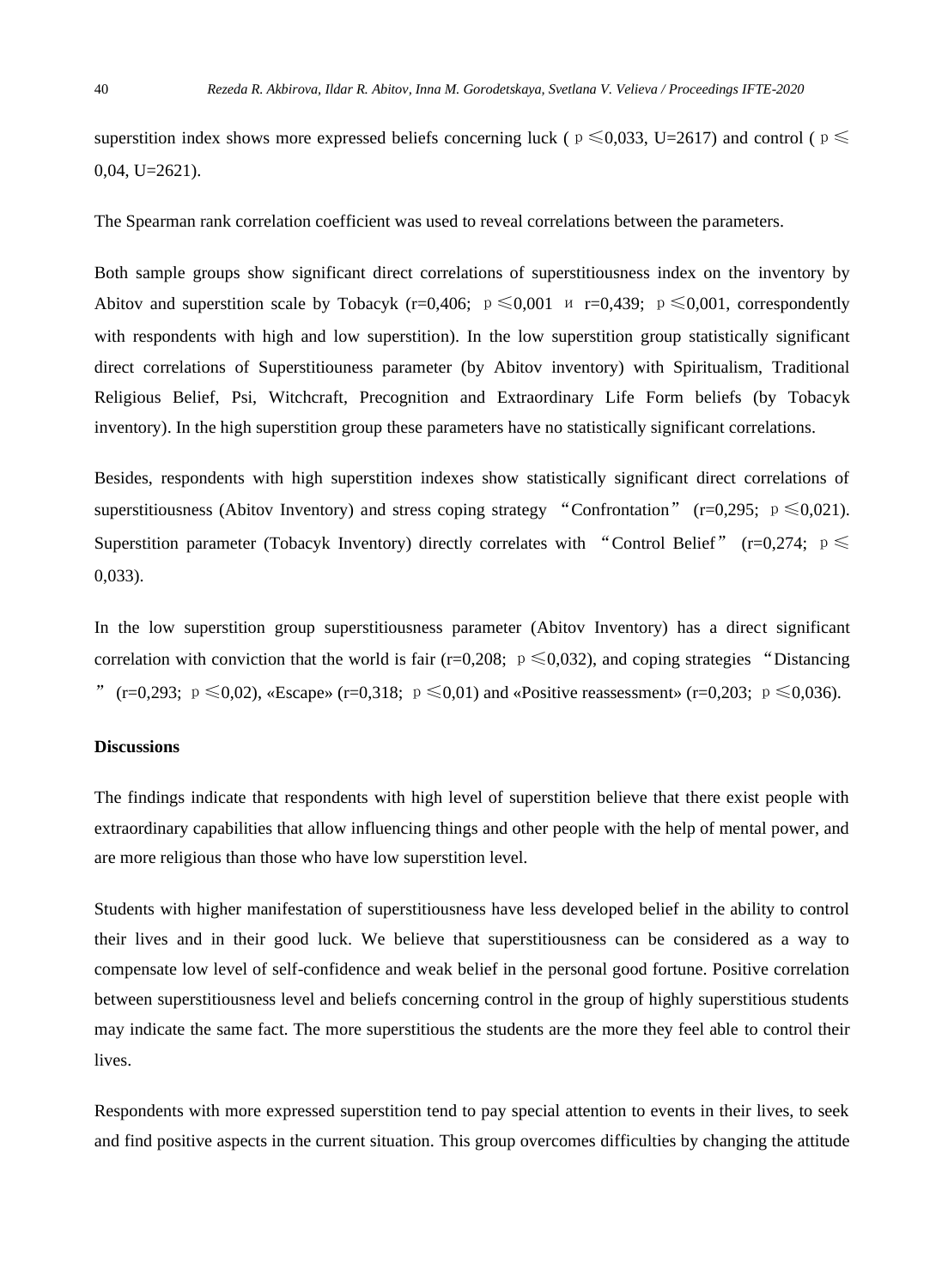towards the situation and finding positive aspects. Students with high superstition level overpass negative emotions by positive reassessment of a problem and looking at it as at as stimulus for personal growth. The negative side of such coping behavior is high probability of underestimation of active solving of a problem. Superstitious ideas of students may act as regulators of different types of behavior in stressful situations, including the above-mentioned positive reassessment. Therefore, cognitive component of superstitiousness in the high superstition group comprises beliefs in witchcraft, supernatural beings, metempsychosis, possibility to communicate with the souls of dead people, superpowers (like levitation and telekinesis), precise precognition and fortune-telling and traditional religious beliefs. Behavioral component includes actions aimed at reassessment of the situation, finding positive aspects and drawing lessons from it (inter alia in religious context).

Respondents with low superstition level, on the one hand, are convinced that they can control thing that occur, and on the other hand, they believe in their good luck. This group is disposed to give selfinstructions and to psych themselves up for emotional and behavioral self-control. They are sure that it is almost always possible to achieve maximally advantageous results and to minimize failure. Thus, low level of superstition is compensated with the respondents' conviction in the capabilities to affect the situation and control it, as well as with belief in their good luck and that everything turns out to be an advantage. These ideas may be presented as self-confidence and confidence in personal good luck.

Significant correlations between superstitiousness index according to Abitov's Inventory (2016) and the superstition parameter of Tobacyk Scale (Grigoriev, 2015) in both groups confirms the inner validity of the inventory developed by Abitov (2016).

In the low superstition group superstitions and various paranormal beliefs have correlations with such strategies as "Distancing", "Positive reassessment", "Escape" and with the belief that the world is fair. The more superstitious the students from this group are the more often they use stress coping aimed at avoiding the problem, denial and distraction, and reducing its importance. All the more reason they are sure that the world is fair and people get what they deserve. This correlation may reflect one of superstitiousness's functions that has to do with overcoming stressful situations by practicing rituals, omens and beliefs.

#### **Conclusion**

Therefore, the empiric findings allow making the following conclusions:

1. Cognitive component of superstitiousness of highly superstitious students is manifested by their belief in "signs", "omens" and by their belief in different paranormal phenomena (traditional religious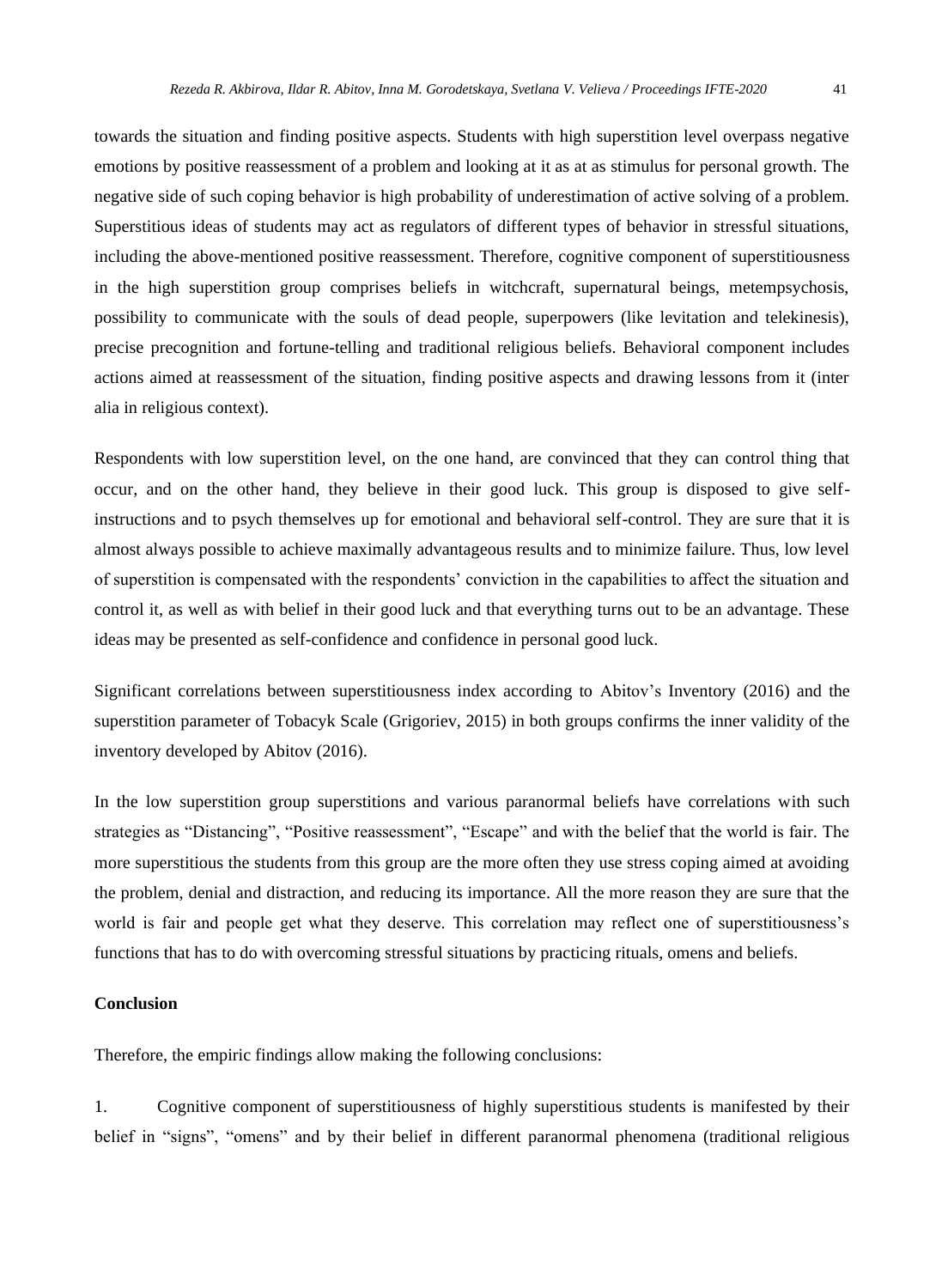belief, witchcraft, spiritualism, psi, extraordinary life forms). Cognitive component of superstitiousness among the highly superstitious students includes low level of beliefs in control and in the personal good fortune.

2. Manifestations of superstitiousness can be considered as a way to compensate low level of selfconfidence and weak belief in good luck within the group of students with higher level of superstitiousness.

3. Behavioral component of superstitiousness of highly superstitious students is manifested by the coping-strategy "Positive reassessment", i.e. they tend to find positive aspects in difficult situations they face, change their attitude towards stressful situations and draw morals.

4. Students with low superstition indexes are more convinced in their good luck and possibilities to control. They believe that they are able to control things that happen to them and that they are lucky enough. This group is confident in their capabilities and in their good fortune.

# **Acknowledgements**

The reported study was funded by RFBR, project number 20-013-00644 А.

# **References**

- Abitov, I. R. (2016). Superstitiousness and its correlation with stress. *Socio-Economic and Technical Systems: Research, Design, Optimization, 5*(72), 10-15.
- Albas, D., & Albas, C. (1989). Modern magic: The case of examinations. *Sociological Quarterly, 30*, 603- 613.
- Beck, J., & Forstmeier, W. (2007). Superstition and belief as inevitable by-products of an adaptive learning strategy. *Human Nature, 18*(1), 35–46. https://doi.org/10.1007/BF02820845

Belan, E. A. (2004). *Psychology of control behaviour*. Krasnodar: KubGU.

- Boden, M. (2015). Supernatural beliefs: Considered adaptive and associated with psychological benefits. *Personality and Individual Differences, 86*. 227-231. 10.1016/j.paid.2015.06.023
- Damisch, L., Stoberock, B., & Mussweiler, T. (2010). Keep your fingers crossed! How superstition improves performance. *Psychological Science, 21*, 1014–1020. https://doi.org/10.1177/ 0956797610372631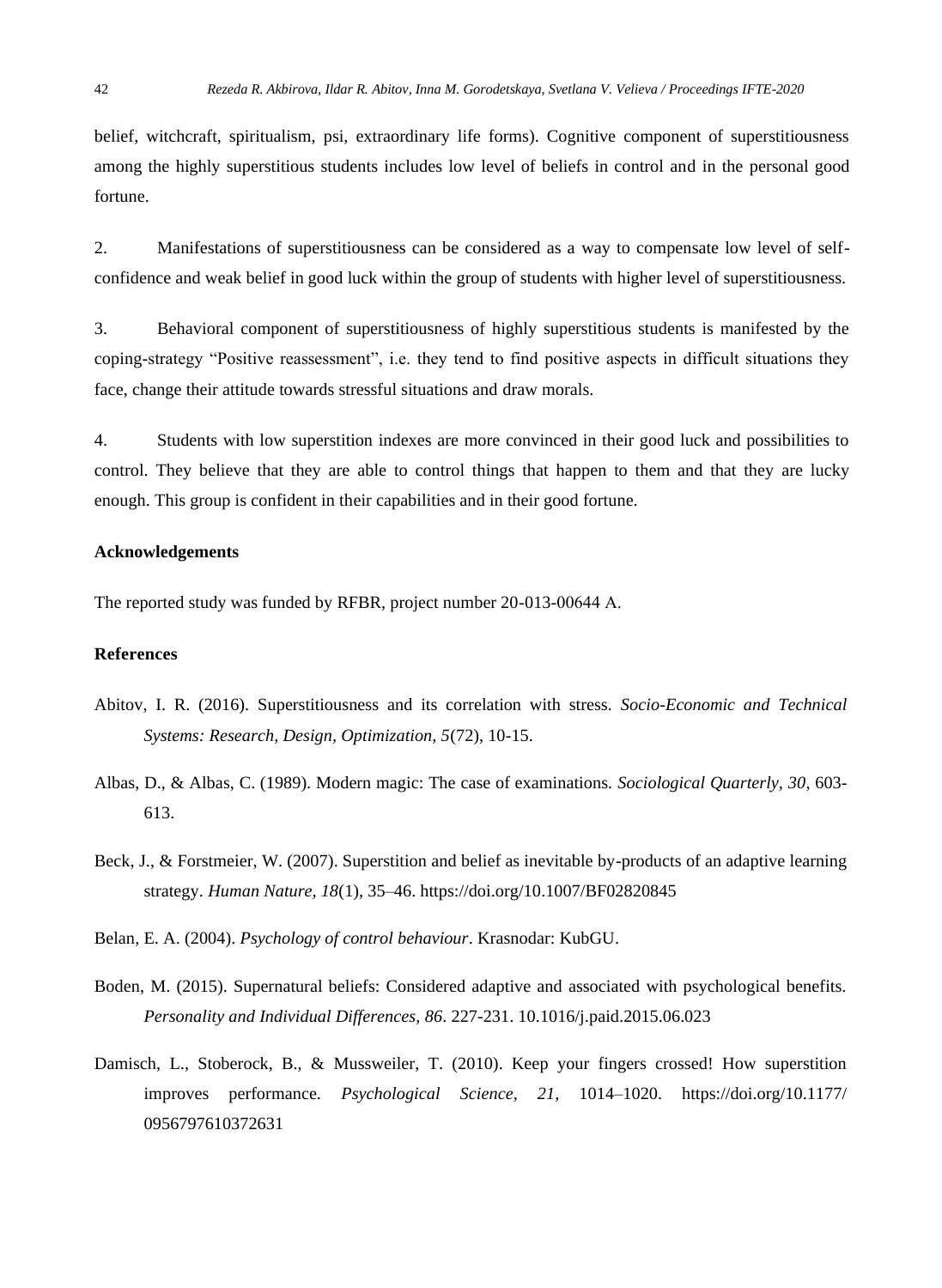- Dementiy, L. I. (2004). To the problem of diagnostics of a social context and the strategies of copingbehaviour. *Zhurnal prikladnoi psikhologii, 3*, 20–25.
- Dvoynin, A. M. (2011). *Psychology of Believer: Values and Meanings and religious faith of a person.* St. Petersburg: Rech.
- Grigoriev, D. S. (2015). Adaptation and validation of the Paranormal Belief Scale by J. Tobacyk. *Social Psychology and Society, 6*(2), 132 – 145.
- Ilyukhin, A. G. (2001). *Development of coping-strategies at students in situations of intellectual tests.* Cand. Psychol. Sci. Diss. Tambov.
- Ismodenova, N. N. (2013). Superstitions as a way of living of the educated population groups. *Proceedings of Kola research center of the Russian Academy of Science, 6*(19), 20-35.
- Karyakina, S. N. (2010). Kharakteristika uchebnogo stressa studentov mladshikh i starshikh kursov vysshego uchebnogo zavedeniya [Characteristics of stress in the process of study of junior and senior courses students of higher education establishments]. *Scientific Notes of Oryol State University, 2*, 210—215.
- Keinan, G. (1994), Effects of stress and tolerance of ambiguity on magical thinking. *Journal of psychology and Social Psychology, 67*, 48-55.
- Kryukova, T. L. (2010). *Psychology of coping behavior in different periods of life.* Kostroma: KSU of N.A. Nekrasov.
- Lazarus, R. S., & Folkman, S. (1984). *Stress, Appraisal and Coping.* N. Y.: Springer Publishing House.

Lykova, N. M. (2004). *Theory of stress and coping.* Мoscow: MGOU.

Malinowski, B. (1954). *Magic, science and religion and other essays.* Garden city, NY: Doubleday.

- Olshanskiy, D. V. (2001) *Mass psychology.* Spb.: Piter.
- Padun, M. A., & Kotelnikova, A. V. (2008). The modification of the basic beliefs scale by R. Janoff-Bulman. *Psychological journal, 29*(4), 98-106.
- Saenko, Y. V. (2006). Psychological aspects of the superstitions studies. *Voprosy Psychologii, 6*, 85-97.